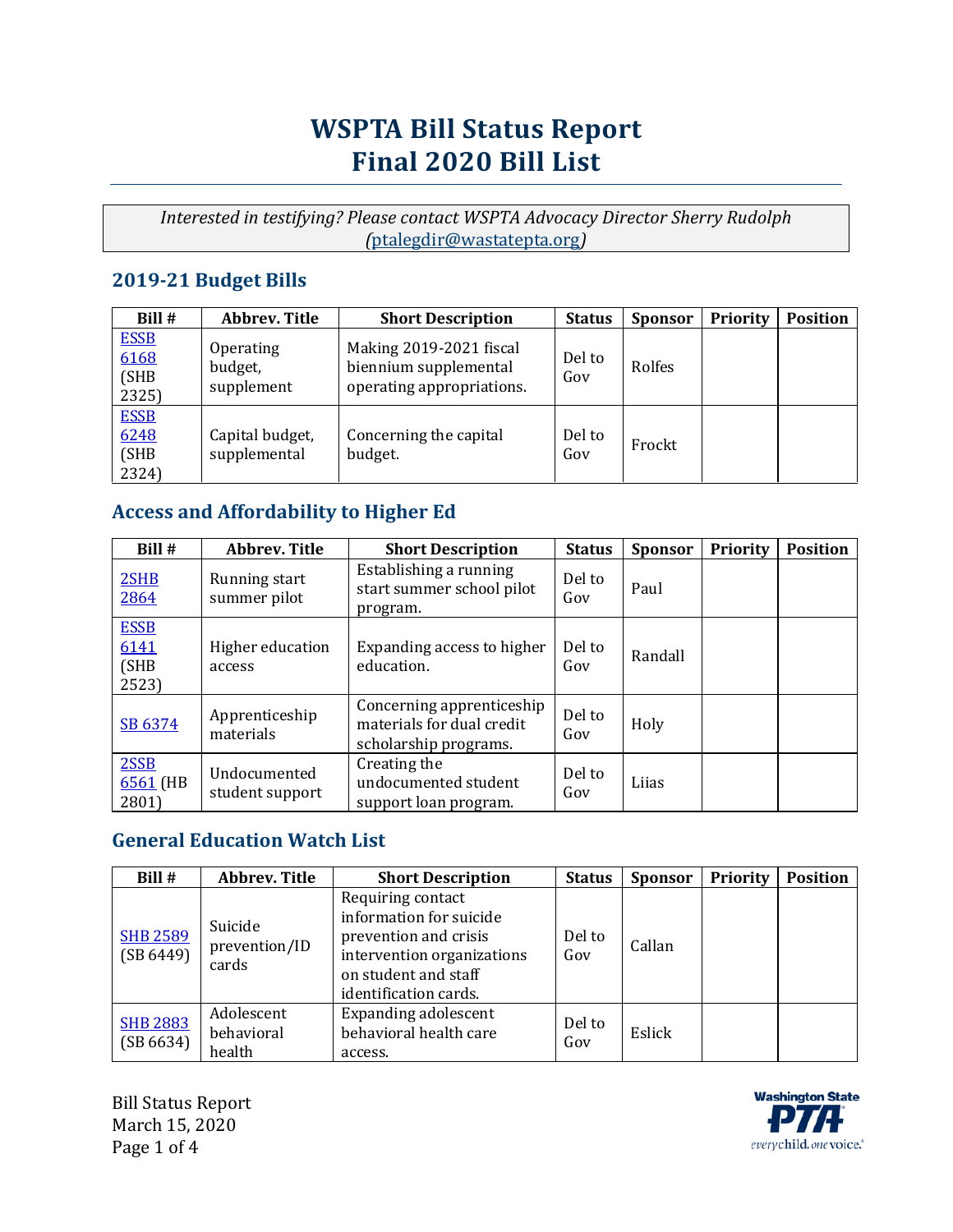### **High School Graduation Requirements**

| Bill #   | Abbrev. Title                | <b>Short Description</b>                          | <b>Status</b> | Sponsor | <b>Priority   Position</b> |  |
|----------|------------------------------|---------------------------------------------------|---------------|---------|----------------------------|--|
| SSB 6521 | Innovative<br>learning pilot | Creating an innovative<br>learning pilot program. | Del to<br>Gov | Wellman |                            |  |

# **Preventing Gun Violence**

| Bill #                           | <b>Abbrev. Title</b>                | <b>Short Description</b>                                                                                                                                      | <b>Status</b>            | <b>Sponsor</b> | <b>Priority</b> | <b>Position</b> |
|----------------------------------|-------------------------------------|---------------------------------------------------------------------------------------------------------------------------------------------------------------|--------------------------|----------------|-----------------|-----------------|
| <b>E2SHB</b><br>2467             | Firearm background<br>checks        | Establishing a<br>centralized single<br>point of contact<br>background check<br>system for firearms<br>transfers.                                             | Del to<br>Gov            | Hansen         |                 |                 |
| <b>SHB 2555</b>                  | <b>Other</b><br>firearms/background | Concerning<br>background check<br>requirements for<br>firearms classified as<br>other under federal<br>firearms laws.                                         | Del to<br>Gov            | Goodman        |                 |                 |
| <b>SHB 2622</b>                  | Firearm orders<br>compliance        | Concerning<br>procedures for<br>ensuring compliance<br>with court orders<br>requiring surrender of<br>firearms, weapons,<br>and concealed pistol<br>licenses. | Del to<br>Gov            | Kilduff        |                 |                 |
| <b>ESSB</b><br>5434 (HB<br>1530) | Weapons in certain<br>locations     | Restricting possession<br>of weapons in certain<br>locations.                                                                                                 | Del to<br>$\rm Gov$      | Wilson         |                 |                 |
| <b>ESSB</b><br>6288              | Office of firearm<br>safety         | (REVISED FOR<br><b>ENGROSSED: Creating</b><br>the Washington office<br>of firearm safety and<br>violence prevention.)                                         | Del to<br>Gov            | Dhingra        |                 |                 |
| SB 6686<br>(HB)<br>2925)         | Weapons/state<br>capitol            | Prohibiting the<br>possession of weapons<br>on state capitol<br>grounds.                                                                                      | S Law<br>$\&$<br>Justice | Das            |                 |                 |

Bill Status Report March 15, 2020 Page 2 of 4

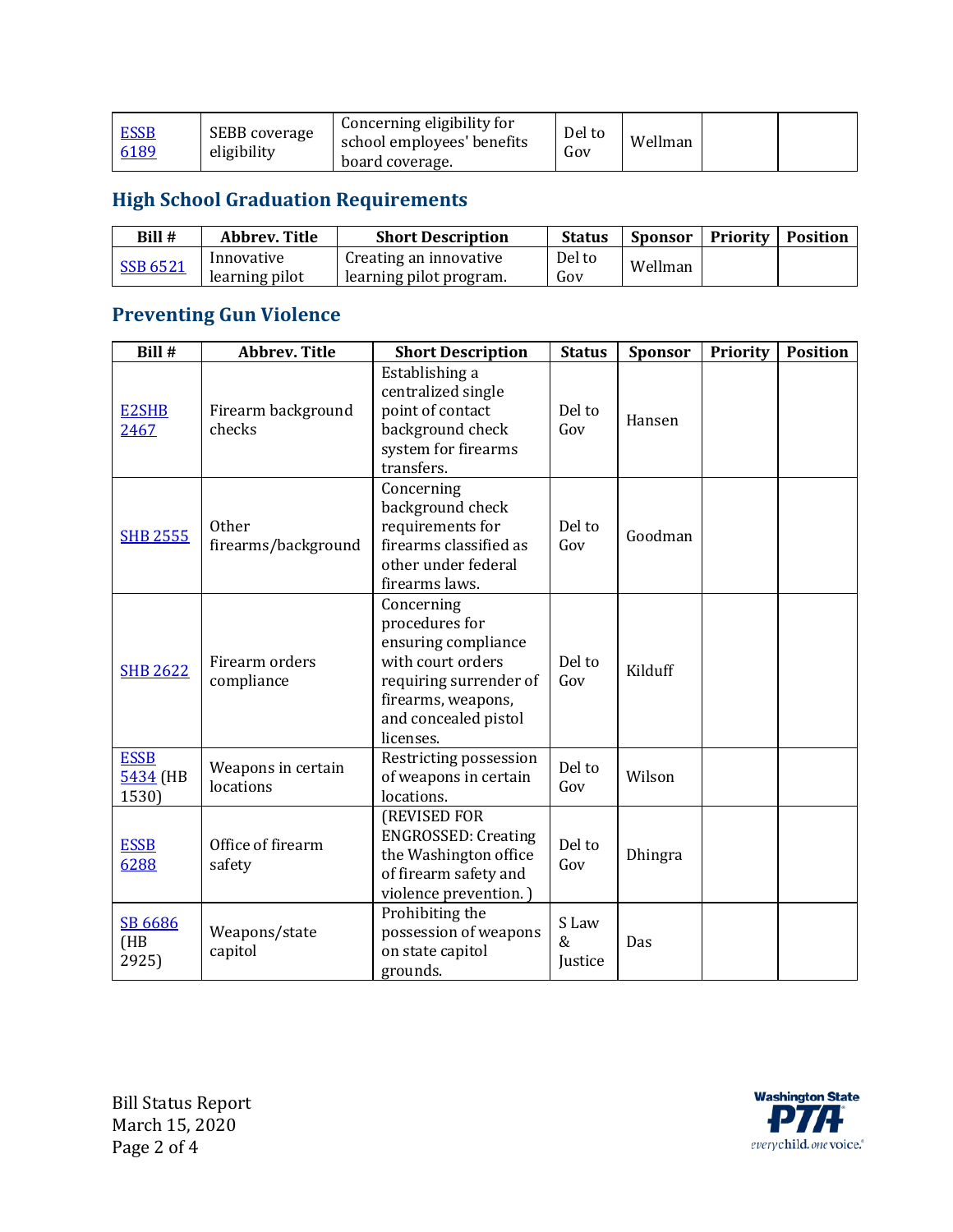### **Resolution (Supports)**

| Bill #                             | <b>Abbrev. Title</b>         | <b>Short Description</b>                                                                                                                                  | <b>Status</b> | <b>Sponsor</b> | <b>Priority</b> | <b>Position</b> |
|------------------------------------|------------------------------|-----------------------------------------------------------------------------------------------------------------------------------------------------------|---------------|----------------|-----------------|-----------------|
| <b>ESHB</b><br>$2551$ (SB<br>6607) | Tribal<br>regalia/graduation | Permitting students to<br>wear traditional tribal<br>regalia and objects of<br>cultural significance at<br>graduation ceremonies<br>and related events.   | Del to<br>Gov | Lekanoff       |                 |                 |
| <b>SHB 2711</b><br>(SSB<br>6511)   | Educational<br>outcomes      | Increasing equitable<br>educational outcomes for<br>foster care and homeless<br>children and youth from<br>prekindergarten to<br>postsecondary education. | Del to<br>Gov | Johnson        |                 |                 |
| <b>ESSB</b><br>5395 (HB<br>1407)   | Sexual health<br>education   | Concerning<br>comprehensive sexual<br>health education.                                                                                                   | Del to<br>Gov | Wilson         |                 |                 |
| E2SSB<br>6518                      | Pesticide,<br>chlorpyrifos   | Reducing prenatal<br>exposure and harm to<br>children by limiting<br>environmental exposure<br>to certain pesticides.                                     | Del to<br>Gov | Rolfes         |                 |                 |

### **School Meal Policies**

| Bill #              | Abbrev.<br>Title              | <b>Short Description</b>                                                                                    | <b>Status</b> | Sponsor  | Priority | <b>Position</b> |
|---------------------|-------------------------------|-------------------------------------------------------------------------------------------------------------|---------------|----------|----------|-----------------|
| <b>ESHB</b><br>2660 | School<br>meals at no<br>cost | Increasing the availability of<br>school meals provided to public<br>school students at no student<br>cost. | Del to<br>Gov | Riccelli |          |                 |

### **School Safety, Planning & Emergency Preparedness**

| Bill #                    | Abbrev. Title           | <b>Short Description</b>            | <b>Status</b> | <b>Sponsor</b> | <b>Priority</b> | <b>Position</b> |
|---------------------------|-------------------------|-------------------------------------|---------------|----------------|-----------------|-----------------|
| 2SHB<br>1191 (SB<br>5554) | School<br>notifications | Concerning school<br>notifications. | Del to<br>Gov | Goodman        |                 |                 |

### **Social Emotional Learning**

| Bill #                    | Abbrev.<br><b>Title</b>        | <b>Short Description</b>                                        | <b>Status</b> | <b>Sponsor</b> | <b>Priority</b> | <b>Position</b> |
|---------------------------|--------------------------------|-----------------------------------------------------------------|---------------|----------------|-----------------|-----------------|
| 2SHB<br>2737 (SB<br>6588) | Child. mental<br>health wk grp | Updating the children's mental<br>health work group.            | Del to<br>Gov | Callan         |                 |                 |
| <b>ESHB</b><br>2816       | School &<br>classroom          | Nurturing positive social and<br>emotional school and classroom | Del to<br>Gov | Corry          |                 |                 |

Bill Status Report March 15, 2020 Page 3 of 4